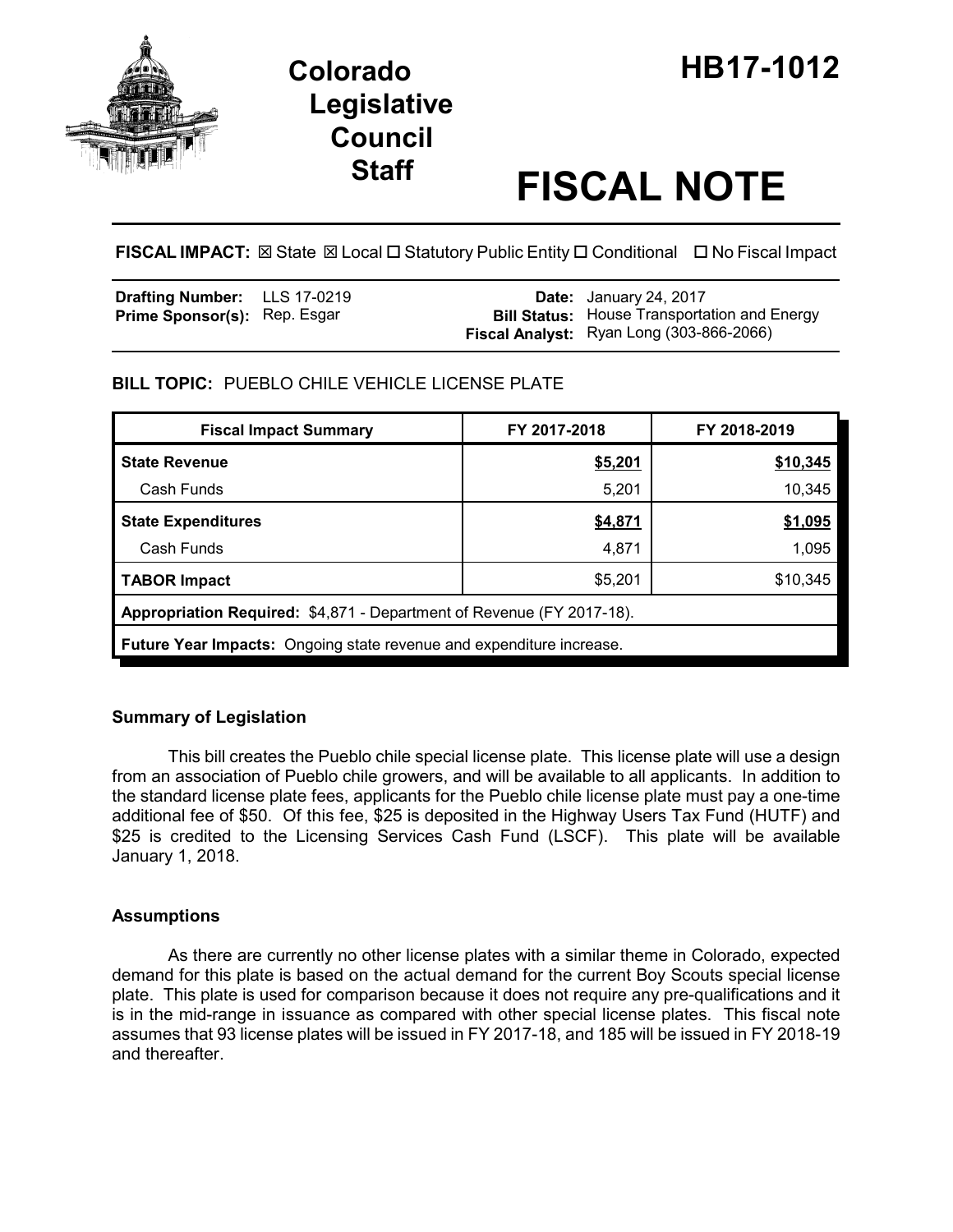January 24, 2017

#### **State Revenue**

**This bill is anticipated to increase state cash fund revenues by \$5,201 in FY 2017-18 and \$10,345 in FY 2018-19 and thereafter**. Table 1 outlines the revenue generated under this bill.

| Table 1. Revenues Under HB17-1012                       |            |            |  |  |  |
|---------------------------------------------------------|------------|------------|--|--|--|
| <b>Revenue Components</b>                               | FY 2017-18 | FY 2018-19 |  |  |  |
| Number of License Plate Sets to be Issued               | 93         | 185        |  |  |  |
| Revenue Credited to License Plate Cash Fund (\$5.92)    | \$551      | \$1,095    |  |  |  |
| Revenue Credited to Highway Users Tax Fund (\$25)       | \$2,325    | 4,625      |  |  |  |
| Revenue Credited to Licensing Services Cash Fund (\$25) | \$2,325    | 4,625      |  |  |  |
| TOTAL                                                   | \$5.201    | \$10,345   |  |  |  |

Revenue is generated from the plate and tab production fee of \$5.92 per plate set. As a point of reference, motorcycle plate sets cost \$3.01. This fiscal note assumes motorcycle plate issuance will be minimal. Fees from plate and tab production are credited to the License Plate Cash Fund, which all vehicle owners must pay upon registration. Applicants for the Pueblo chile license plate are also required to pay an additional \$50, of which \$25 is credited to the HUTF and \$25 is credited to the LSCF. This fiscal note assumes that the Department of Revenue (DOR) will issue 93 plate sets in FY 2017-18, and 185 in FY 2018-19 and thereafter.

#### **TABOR Impact**

This bill increases state cash fund revenue from fees, which will increase the amount of money required to be refunded under TABOR for FY 2017-18 and FY 2018-19. TABOR refunds are paid out of the General Fund. Since the bill increases the TABOR refund obligation without a corresponding change in General Fund revenue, the amount of money available in the General Fund for the budget will decrease by an identical amount.

#### **State Expenditures**

**State cash fund expenditures in DOR will increase by \$4,871 in FY 2017-18, and by \$1,095 in FY 2018-19 and thereafter**. State expenditures are detailed in Table 2.

| Table 2. Expenditures Under HB17-1012           |            |            |  |  |  |
|-------------------------------------------------|------------|------------|--|--|--|
| <b>Cost Components</b>                          | FY 2017-18 | FY 2018-19 |  |  |  |
| Number of License Plate Sets to be Manufactured | 93         | 185        |  |  |  |
| Plate and Tab Production Cost per Set (\$5.92)  | \$551      | \$1,095    |  |  |  |
| License Plate Design                            | \$200      | \$0        |  |  |  |
| Computer Programming                            | \$4,120    | \$0        |  |  |  |
| <b>TOTAL</b>                                    | \$4,871    | \$1,095    |  |  |  |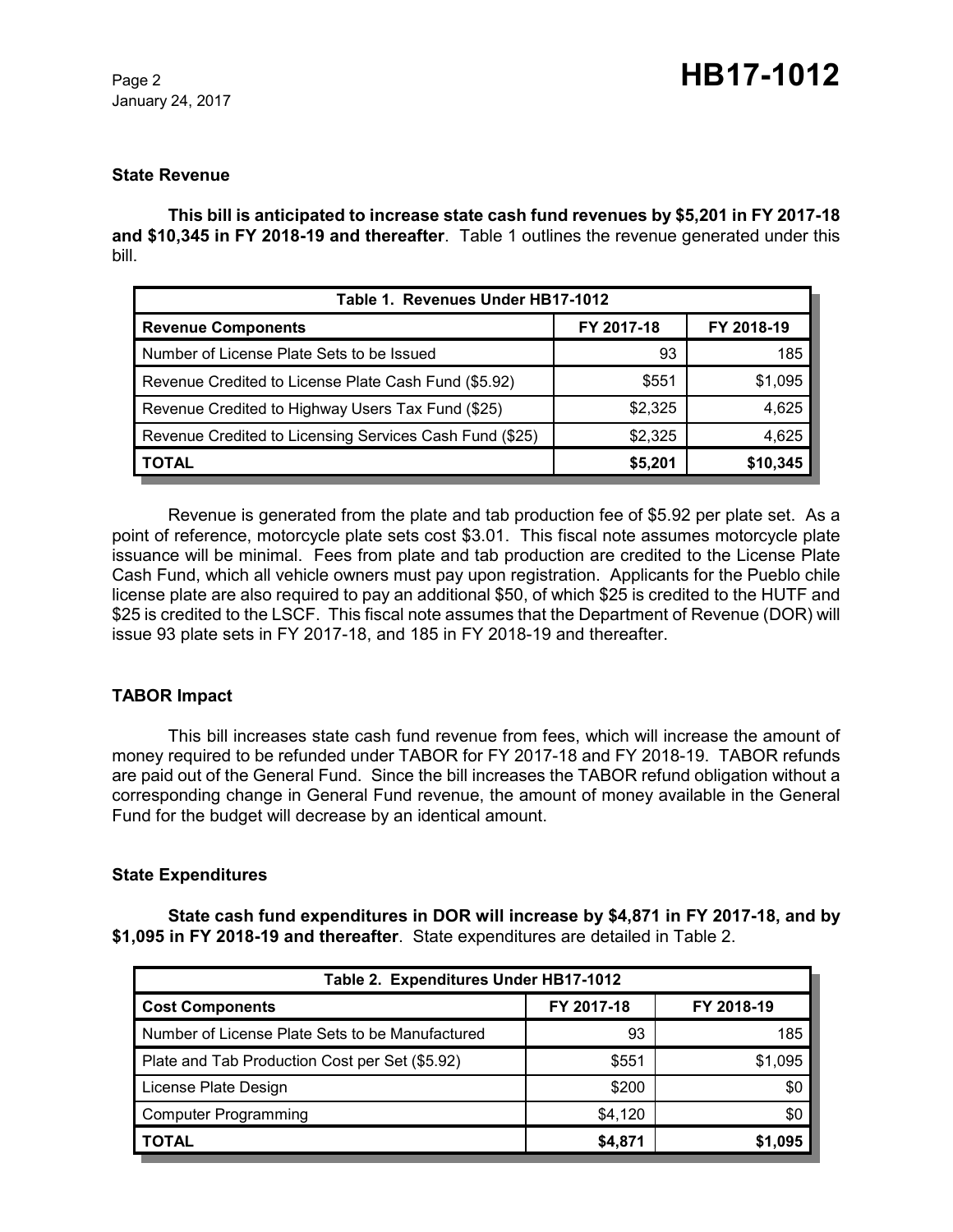January 24, 2017

*Department of Revenue*. In FY 2017-18, one-time programming costs of \$4,120 are required to update the Colorado State Titling and Registration System (CSTARS) in the DOR. Programming costs are calculated at 40 hours at a rate of \$103 per hour. The DOR will be required to update rules, forms, manuals, and the department's website to reflect the change in law. Additionally, the DOR will provide training to authorized agents, Title and Registration Section staff, and law enforcement. Any workload increase or costs associated with these activities will be accomplished within existing appropriations. License plate and tab production costs are expended from the LPCF. Based on the expected demand for the Pueblo Chile plate, an initial run of 93 will be necessary.

Since no nonprofit organization has applied to DOR to create the Pueblo chile special license plate, the department will be responsible for the payment of this design fee. This fiscal note estimates that it will take one design hour to create the license plate, and will require a \$200 appropriation in FY 2017-18 from the CSTARS Special Purpose Account.

*Colorado Department of Transportation*. Of the HUTF revenues generated under this bill, 65 percent is credited to the State Highway Fund (SHF) for expenditure by the department, 26 percent is credited to counties, and 9 percent is credited to municipalities. Table 3 outlines the potential breakout of HUTF revenue generated under this bill.

| Table 3. Estimated HUTF Distribution Under HB17-1012 |            |            |  |  |  |
|------------------------------------------------------|------------|------------|--|--|--|
| <b>HUTF Distribution</b>                             | FY 2017-18 | FY 2018-19 |  |  |  |
| CDOT (65 percent)                                    | \$1,511    | \$3,006    |  |  |  |
| Counties (26 percent)                                | 605        | 1,203      |  |  |  |
| Municipalities (9 percent)                           | 209        | 416        |  |  |  |
| TOTAL                                                | \$2,325    | \$4,625    |  |  |  |

#### **Local Government Impact**

This bill will increase local government HUTF revenue by an estimated \$814 in FY 2017-18 and \$1,619 in FY 2018-19 and thereafter, as shown in Table 3. HUTF revenue generated by license plate fees is distributed to counties (26 percent) and municipalities (9 percent) for transportation needs.

#### **Technical Note**

To meet the deadline of January 1, 2018, outlined in the bill, the DOR will need to complete programming in CSTARS. However, CSTARS is currently scheduled to be fully replaced by the Colorado DRIVES system in August 2018. To complete the work in CSTARS, the DOR will require appropriations and expenditures of \$4,120 to complete programming on a system that will be eliminated. These costs could be eliminated if the effective date was pushed back to September.

#### **Effective Date**

The bill takes effect August 9, 2017, if the General Assembly adjourns on May 10, 2017, as scheduled, and no referendum petition is filed.